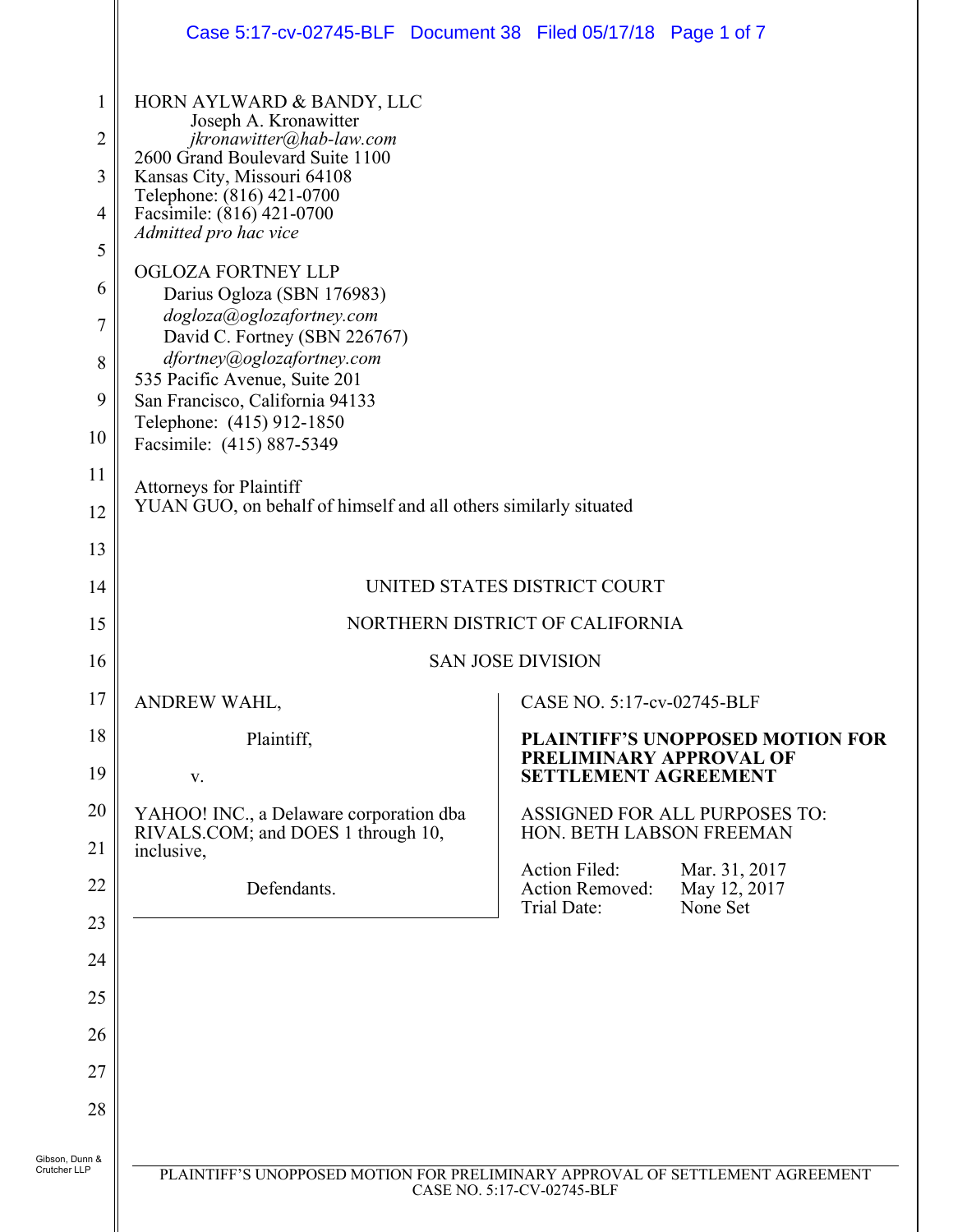| $\mathbf{1}$   | <b>INTRODUCTION</b><br>I.                                                                                |  |
|----------------|----------------------------------------------------------------------------------------------------------|--|
| $\overline{2}$ | Through this Unopposed Motion for Preliminary Approval of Settlement Agreement,                          |  |
| 3              | Plaintiff, Yuan Guo ("Plaintiff"), respectfully asks the Court to:                                       |  |
| 4              | Certify a Settlement Class for settlement purposes only;                                                 |  |
| 5              | Appoint Plaintiff as Class Representative and his counsel as Class Counsel;                              |  |
| 6              | Approve the form and manner of notice to the Settlement Class;                                           |  |
| 7              | Approve the proposed Settlement Administrator, JND Legal Administration;                                 |  |
| 8              | Preliminarily approve the Settlement Agreement; and                                                      |  |
| 9              | Set a hearing for the Court to consider the fairness of the settlement and whether to provide            |  |
| 10             | Final Approval to the Settlement Agreement.                                                              |  |
| 11             | <b>LEGAL STANDARD</b><br>II.                                                                             |  |
| 12             | Pursuant to Fed. R. Civ. P. 23(e), class actions "may be settled, voluntarily dismissed, or              |  |
| 13             | compromised only with the court's approval." As a matter of "express public policy," federal courts      |  |
| 14             | favor and encourage settlements, particularly in class actions, where the costs, delays, and risks of    |  |
| 15             | continued litigation might otherwise overwhelm any potential benefit the class could hope to obtain.     |  |
| 16             | See Class Plaintiffs v. Seattle, 955 F.2d 1268, 1276 (9th Cir. 1992) (noting the "strong judicial policy |  |
| 17             | that favors settlements, particularly where complex class action litigation is concerned"). The          |  |
| 18             | Manual for Complex Litigation (Fourth) §21.63 (2004) describes a three-step procedure for approval       |  |
| 19             | of class action settlements: (i) preliminary approval of the proposed settlement; (ii) dissemination of  |  |
| 20             | the notice of the settlement to class members; and (iii) a formal fairness and final settlement approval |  |
| 21             | hearing. Plaintiff requests that the Court take the first step in the settlement approval process by     |  |
| 22             | granting preliminary approval of the Settlement Agreement and the form and manner of notice to the       |  |
| 23             | Settlement Class, provisionally certifying the Settlement Class, appointing Plaintiff as Class           |  |
| 24             | Representative and his counsel as Class Counsel, approving the proposed Settlement Administrator,        |  |
| 25             | JND Legal Administration, and setting a fairness hearing                                                 |  |
| 26             |                                                                                                          |  |
| 27             |                                                                                                          |  |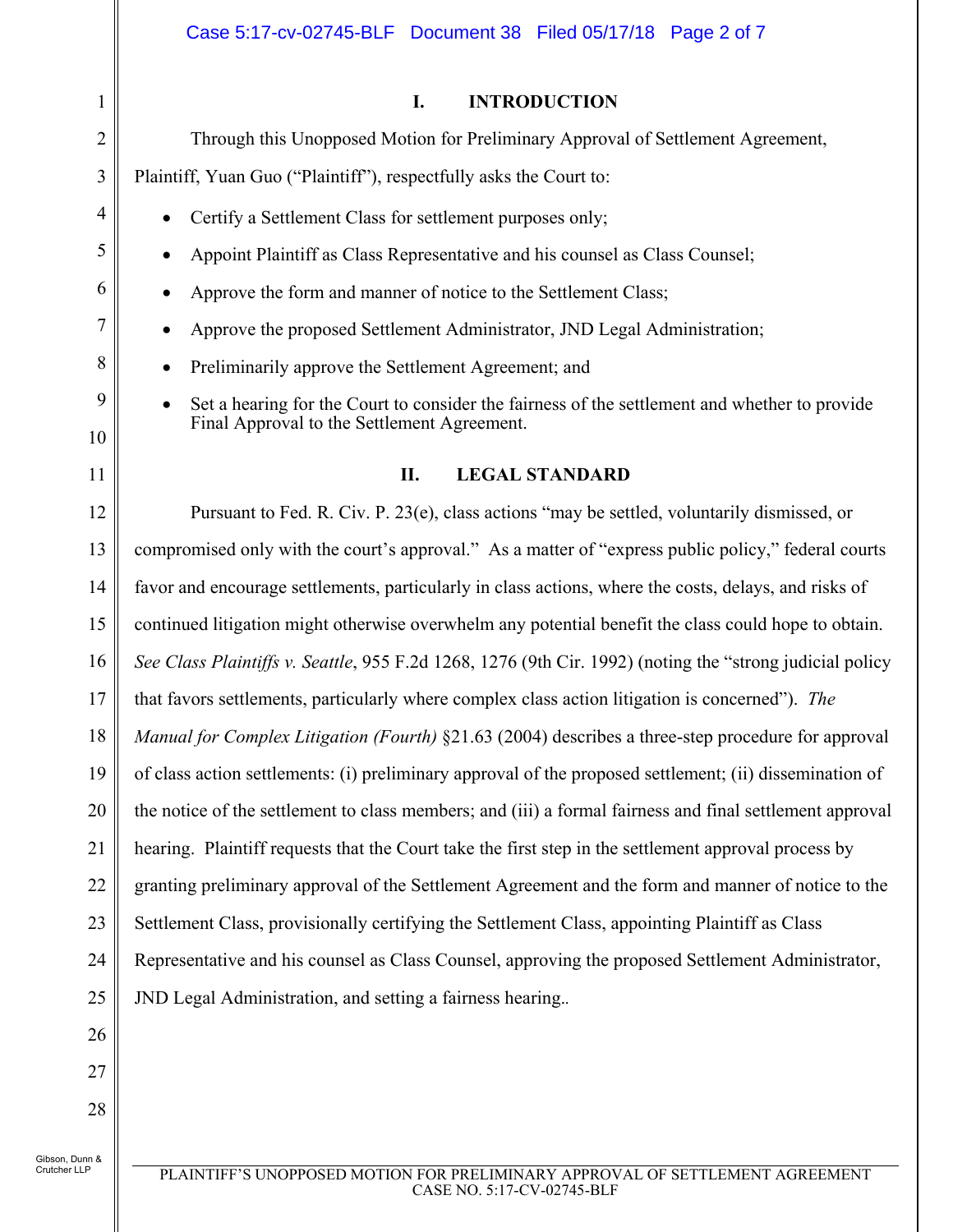## Case 5:17-cv-02745-BLF Document 38 Filed 05/17/18 Page 3 of 7

**III. THE SETTLEMENT CLASS**  Plaintiff respectfully requests that the Court provisionally certify the following Settlement Class for settlement purposes only, and appoint Plaintiff as Class Representative and his counsel as Class Counsel: All customers in California who were charged on a recurring basis by Rivals.com for auto-renewal subscriptions entered into between March 31, 2013 and the present. Provisional certification under Rule  $23(a)$  and (b)(3) will permit the parties to provide notice of the Settlement to the Settlement Class, which will inform them of the Settlement's terms, their right to be heard on its fairness, their right to opt out, an estimate of each Class Member's Award, and the date, time and place of the Final Approval Hearing. If the Court does not approve the Settlement, Defendant has reserved its right to later challenge class certification. **IV. THE SETTLEMENT AGREEMENT**  Plaintiff and Defendant, Yahoo! Inc.  $(d/b/a \text{ Rivals.com})$ , have entered into a Settlement Agreement, attached hereto as Exhibit  $1<sup>2</sup>$  The Settlement Agreement provides, among other things, the following relief to the Settlement Class: 1. Compensatory Relief: Settlement Class Members will be entitled to receive either a credit towards a Rivals.com subscription or a cash payment. Settlement Class Members who purchased an annual subscription will be entitled to receive either 5 months of credit or, at their  $\overline{a}$ 1 It is Plaintiff's understanding that: on or about June 13, 2017, Yahoo! Inc. transferred to Yahoo Holdings, Inc. all liabilities relevant to the class action lawsuit filed by Andrew Wahl; Yahoo

Holdings, Inc., a Delaware corporation with an office located at 701 First Avenue, Sunnyvale, California, 94089, is a wholly owned subsidiary of Verizon Communications Inc.; Yahoo! Inc. no longer owns any interest in the past, present, or future liabilities relevant to this action; Effective January 1, 2018, Yahoo Holdings, Inc. changed its name to Oath Holdings Inc. For purposes of this Settlement Agreement and the releases given thereunder, the term "Yahoo" shall refer to the principals, agents, representatives, owners, officers, directors, employees, independent contractors, successors, assigns, subsidiaries, parents, related entities, and affiliates of Oath Holdings Inc., including but not limited to Yahoo! Inc. (now known as Altaba Inc.) and Oath Inc.  $2$  The parties have agreed to the form of Exhibit 1 and are gathering signatures. A fully-executed Settlement Agreement will be filed with the Court prior to any final approval hearing.

*(Cont'd on next page)* 

1

2

3

4

5

6

7

8

 $\overline{Q}$ 

10

11

12

13

14

15

16

17

18

19

20

21

22

23

24

25

26

27

Gibson, Dunn & Crutcher LLP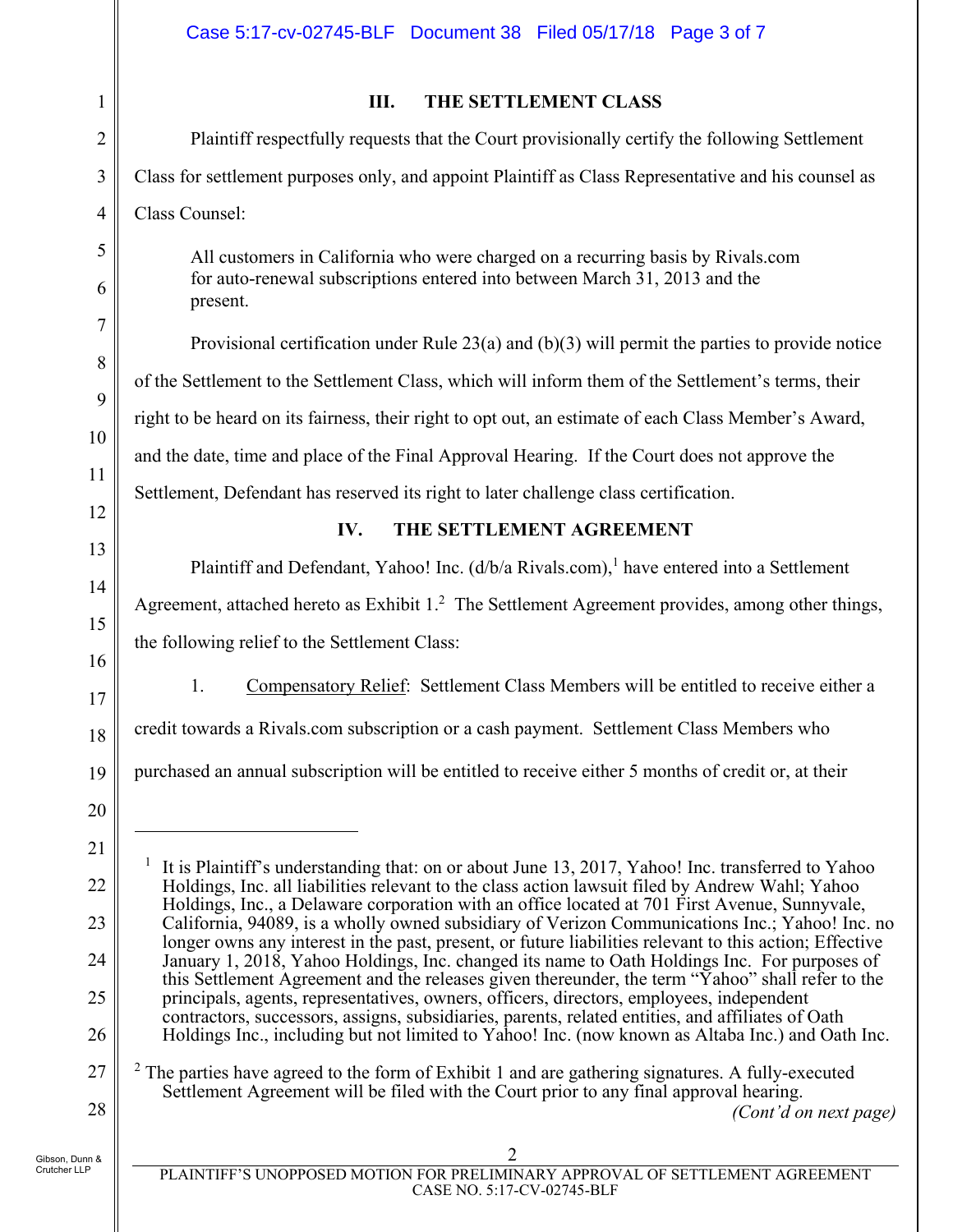## Case 5:17-cv-02745-BLF Document 38 Filed 05/17/18 Page 4 of 7

election, \$20 in cash. Settlement Class Members who purchased a monthly subscription will be entitled to receive either 3 months of credit or, at their election, \$10 cash.<sup>3</sup>

2. Practice Changes: Within 90 days of the Effective Date of the Settlement Agreement, Yahoo will modify the subscription page for Rivals.com to present its automatic renewal terms in a clear and conspicuous manner for California customers before a subscription agreement is fulfilled and in visual proximity to the request to consent to the subscription offer.

3. Charitable Contribution for Unclaimed Payments: To the extent any Settlement Class Members who elect to receive cash in lieu of credits have not cashed their payments within 90 days of mailing, those payments will be cancelled and the outstanding amount will be provided to a mutually agreed upon charitable organization.

4. Attorneys' Fee and Expense Award and Class Representative Award: Class Counsel may ask the Court to award attorneys' fees, costs, and expenses up to a maximum total of \$300,000 without any opposition from Yahoo, and Class Counsel and Plaintiff may ask the Court for the payment of a class incentive stipend from Yahoo to Plaintiff in the amount of \$5,000 without any opposition from Yahoo.

#### **V. PROPOSED NOTICE**

To protect their rights, the Court must provide class members with the best notice practicable regarding the proposed settlement. Fed. R. Civ. P.  $23(c)(2)$ . The best practicable notice is that which is "reasonably calculated, under all the circumstances, to apprise interested parties of the pendency of the action and afford them an opportunity to present their objections." *Mullane v. Cent. Hanover Bank & Trust Co.*, 339 U.S. 306, 314 (1950).

 $\overline{a}$ 

1

2

3

4

5

<sup>3</sup> Settlement Class Members are entitled to only one form of relief, based on either an annual subscription or a monthly subscription. If a Settlement Class Member had both an annual subscription and a monthly subscription during the relevant time period, he or she will receive either a credit towards a Rivals.com subscription or cash as an annual subscriber only.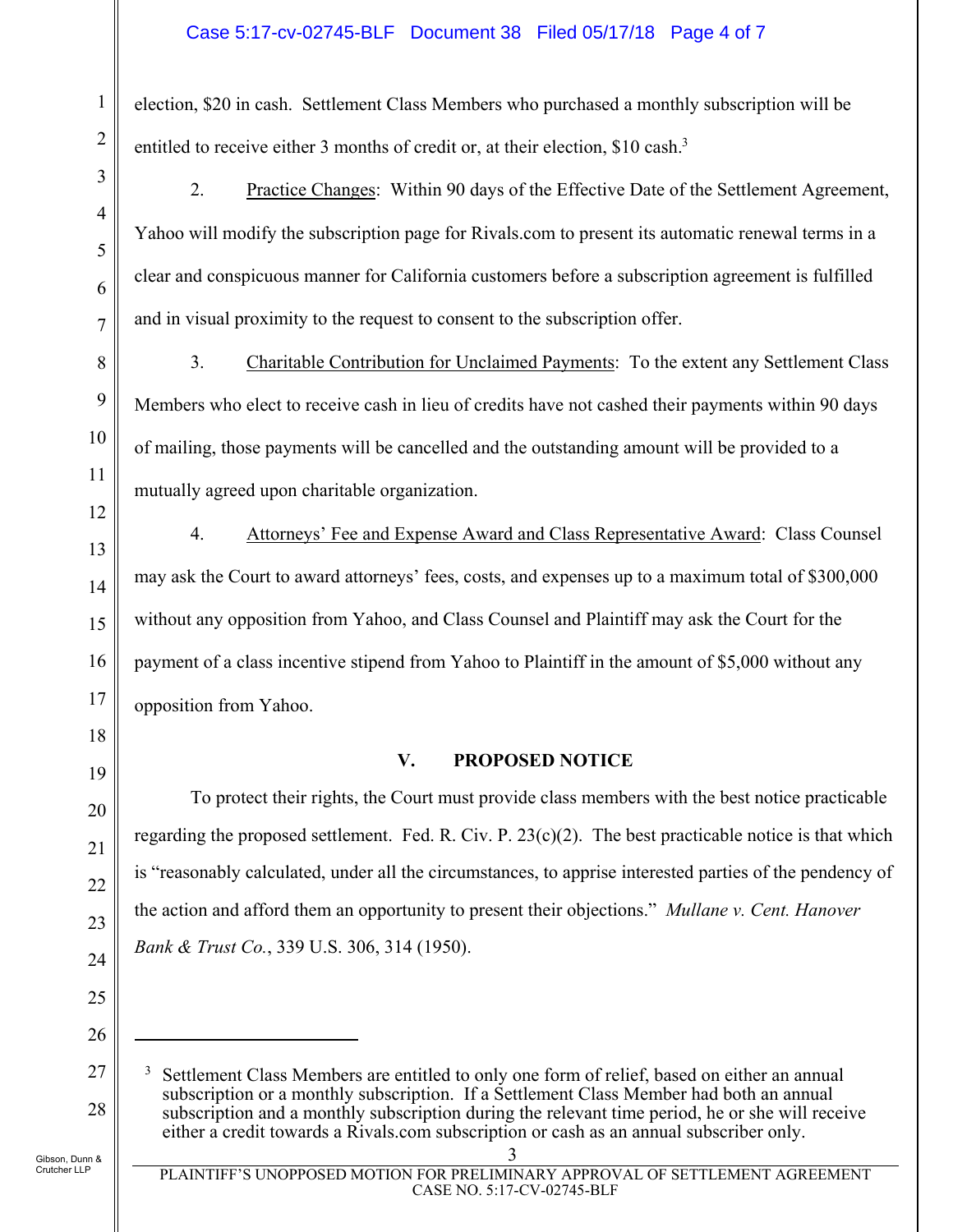## Case 5:17-cv-02745-BLF Document 38 Filed 05/17/18 Page 5 of 7

1 2 3 4 5 6 7 8 9 10 Yahoo will provide the Settlement Administrator with: (1) the name, email address, and last address of record for each Rivals.com subscriber with a billing address of record in California; and (2) for each such Rivals.com subscriber, an indication of whether the individual is or was an annual or monthly subscriber. The Settlement Administrator will email each subscriber with the Summary Notice (attached to the Settlement Agreement as Exhibit E), within 30 calendar days after receiving the subscriber information, or as soon thereafter as practicable. The Settlement Administrator will also a mail a post card with the Summary Notice for any email notice returned as undeliverable. The Settlement Administrator shall also cause activation of the settlement website to take place on or about the Notice Date, and such website shall contain the Long Form Notice (attached to the Settlement Agreement as Exhibit D) and other settlement documents and pleadings.

# 11

## 12

## **VI. THE PROPOSED SETTLEMENT IS FAIR AND THE NOTICE PLAN IS THE BEST PRACTICABLE UNDER THE CIRCUMSTANCES**

13 14 15 16 17 18 19 20 21 22 23 Andrew Wahl, a resident of Missouri, filed the original complaint in this action on March 31, 2017 in Santa Clara Superior Court, bringing a cause of action under California's Unfair Competition Law ("UCL") based on the alleged violations of California's Automatic Renewal Law (Cal. Bus. & Prof. Code §§ 17600-17606) and a California statute regarding liquidated damages provisions (Cal Civ. Code § 1671). Mr. Wahl alleged that he purchased one-year premium subscription to Rivals.com for \$99.95 in February 2015 and agreed to the Rivals.com Additional Terms of Service (the "Terms"), which provide that the subscription would auto-renew on its anniversary date. Mr. Wahl's subscription auto-renewed in February 2016 and again in February 2017, according to the Terms. Two weeks later, Mr. Wahl attempted to cancel his subscription and obtain a refund but abandoned his attempt to do so after realizing that the Terms provided that the subscription was nonrefundable.

24 25

26

27

28

Yahoo removed the case to the Northern District of California and moved to dismiss on the grounds, *inter alia*, that: (1) Mr. Wahl lacked standing to sue under the UCL and Auto Renewal Law because the Auto Renewal Law protects only California consumers (while he is Missouri resident) and, separately, he failed to show a sufficient nexus between California and the alleged wrongful conduct; (2) Mr. Wahl failed to allege an injury-in-fact because he received the subscription he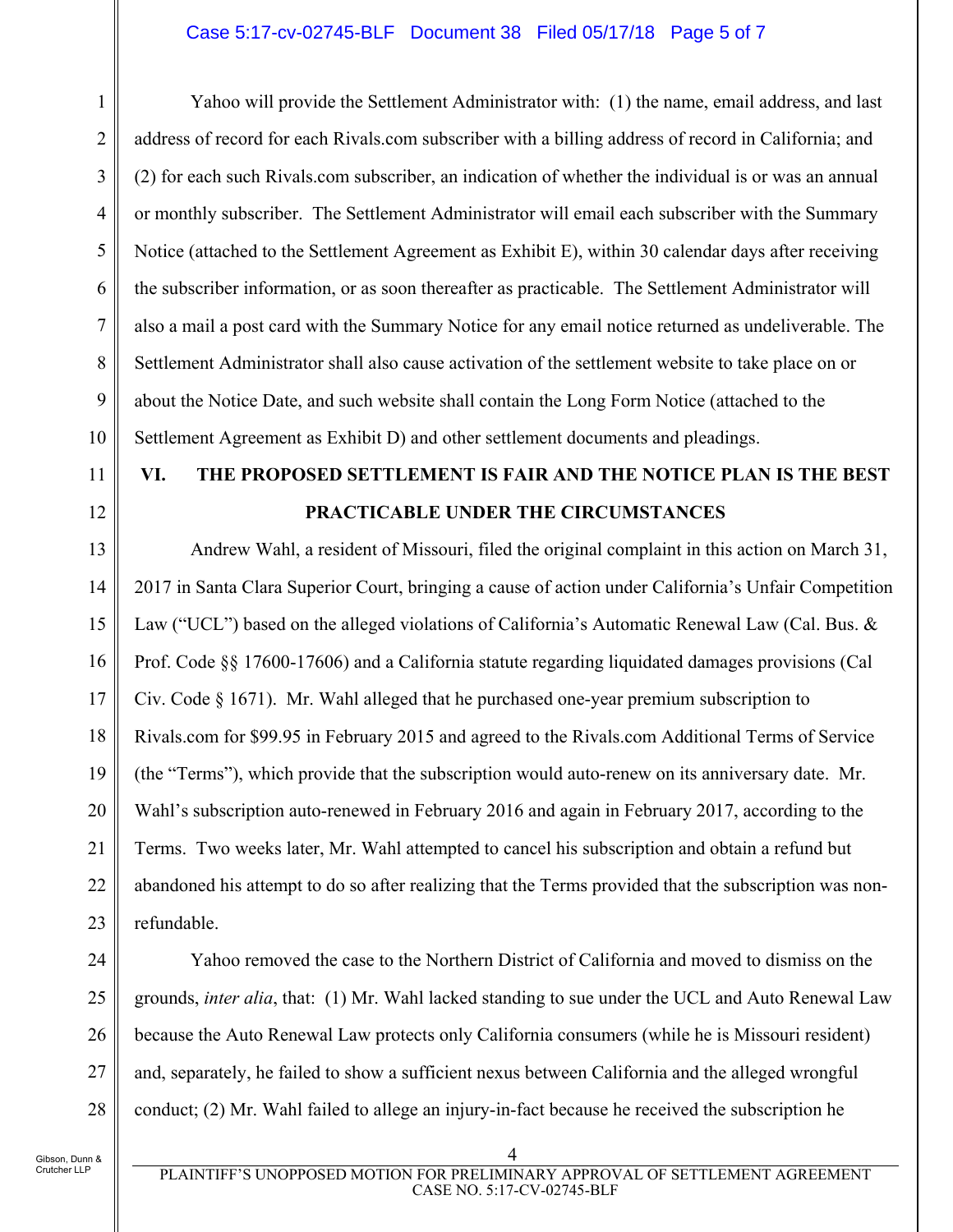## Case 5:17-cv-02745-BLF Document 38 Filed 05/17/18 Page 6 of 7

signed up for, was aware it auto-renewed, and never cancelled his subscription; (3) Mr. Wahl failed to show reliance or causation because he was not harmed by any conduct by Yahoo and expressly agreed to purchase an auto-renewable subscription; and (4) there was no liquidated damages provision in the Terms (*i.e.*, an additional fee paid after and in response to a breach of contract)—the subscription was merely non-refundable.

Yahoo's motion to dismiss was granted in full on September 15, 2017. The parties have since agreed to extend deadlines in the case to allow for identification of a California plaintiff—Mr. Guo and pursue a settlement. While Plaintiff is confident in the strength of his case, he is aware of the significant defenses available to Yahoo with respect to class certification, the underlying merits of his claims, and the inherent risks and delays of litigation.

11 12 13 14 15 16 17 18 19 20 21 The Settlement Agreement reached between the parties is fair on its face and allows Settlement Class Members to receive credit towards a Rivals.com subscription without the need to submit a claim form, or to elect to receive a cash payment. Further, the risks of non-recovery for the Settlement Class were real, including the risks that the Court could deny class certification or that Plaintiff would not prevail on a second motion to dismiss, at summary judgment, or at trial. The putative plaintiff class also ran the risk that, even if successful after trial, recovery might result in a lesser form of relief than provided by the injunctive and monetary features of the proposed settlement. Considering the risks attendant to continuing this litigation, Plaintiff believes the compensation agreed upon is fair and reasonable. In addition, Plaintiff submits that the proposed notice plan outlined in the Settlement Agreement is the best notice practicable under the circumstances of this case, and will be highly effective.

#### **VII. CONCLUSION**

For the foregoing reasons, Plaintiff respectfully requests that the Court grant its Unopposed Motion for Preliminary Approval of the Settlement Agreement.

Dated: May 17, 2018 OGLOZA FORTNEY LLP

By: /s/ *Darius Ogloza* 

 DARIUS OGLOZA Attorneys for Plaintiff Yuan Guo

Gibson, Dunn & Crutcher LLP

22

23

24

25

26

27

28

1

2

3

4

5

6

7

8

9

10

 5 PLAINTIFF'S UNOPPOSED MOTION FOR PRELIMINARY APPROVAL OF SETTLEMENT AGREEMENT CASE NO. 5:17-CV-02745-BLF